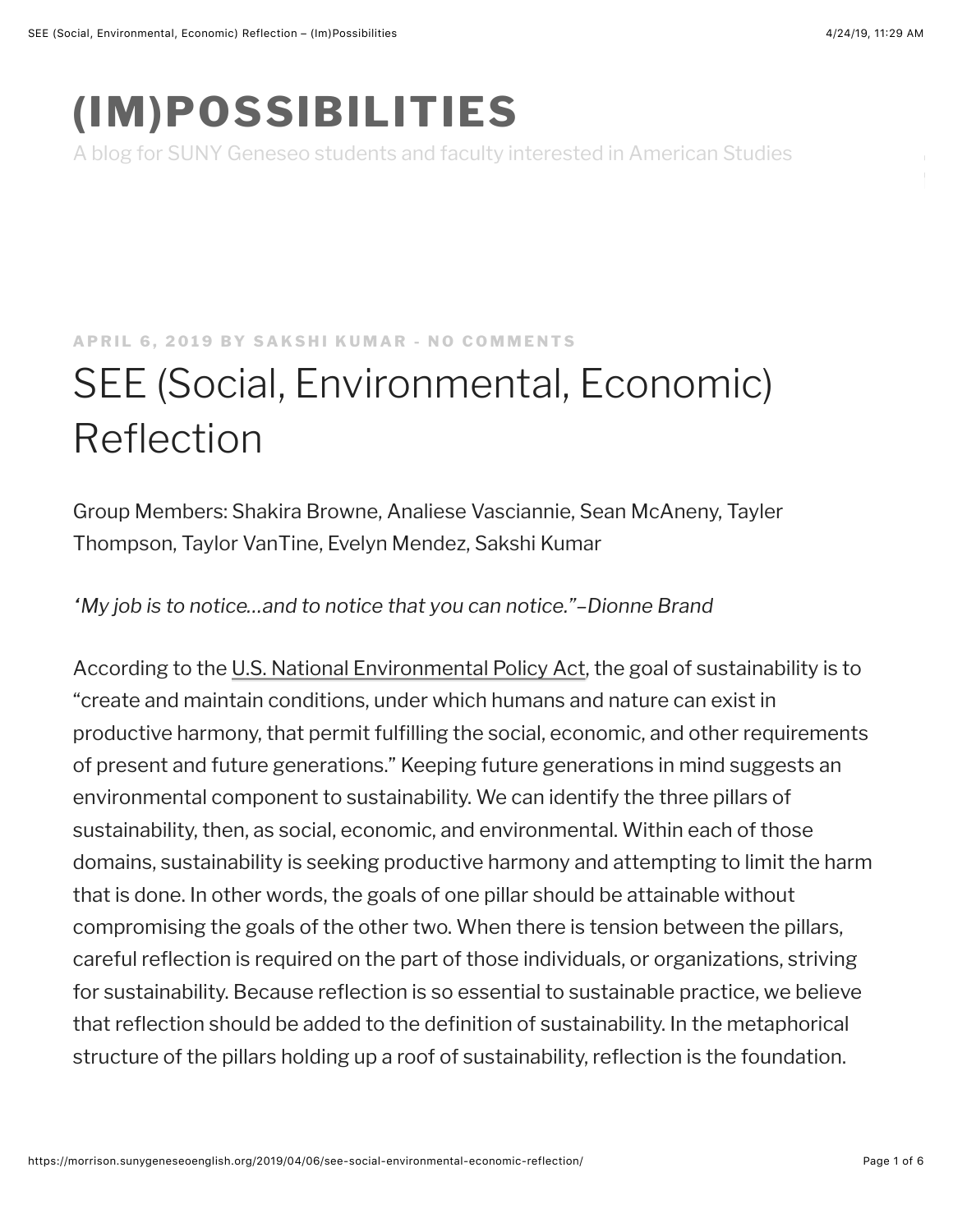

*Fig. 1. "The Three Pillars of Sustainability," http://www.thwink.org/sustain/glossary/ThreePill arsOfSustainability.htm*



*Fig. 2. Our modification of "The Three Pillars of Sustainability" with 'Reflection' as the base*

We believe this new framework of sustainability is at the core of our reading. Leah Penniman's *Farming While Black* encourages a closer connection to the environment and its resources and demands that we pay attention, or reflect critically, on our practices as learners. Thus, we believe this text to a be a "life preserver," as Dr. McCoy says, because it tethers us to key concepts of sustainability and reflection. The concept of reciprocity is one that Penniman links to sustainability in chapter three, writing, "believing that the universe is governed by laws of reciprocity, we sacrificed just as we hoped to receive" (Penniman 53). Through Penniman's statement, we decided to focus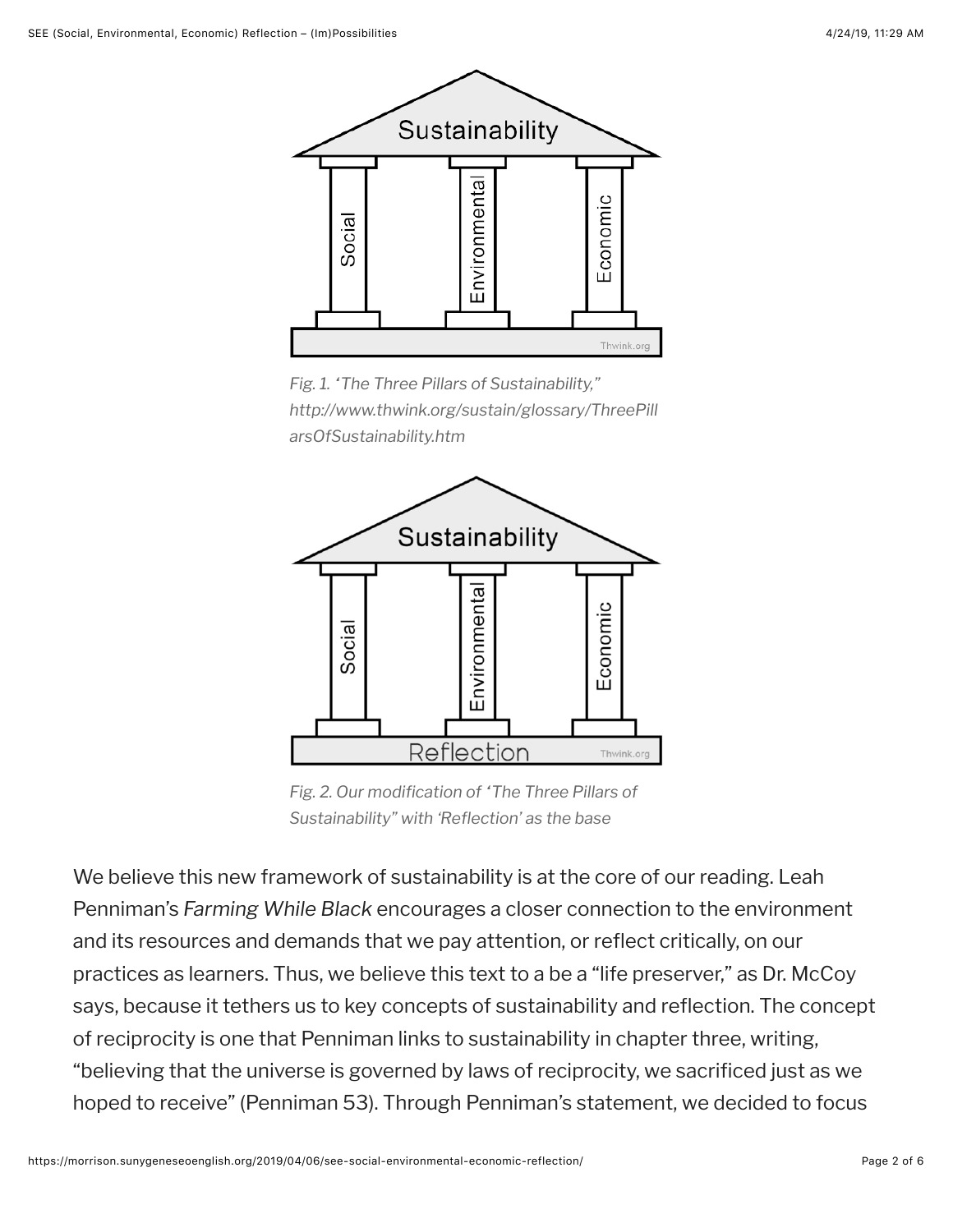on the society that we live in today and the existing mutual benefits that are expected from many relationships and situations that we are involved with and how we influence one another with our individual experiences. This rule would seem to apply to relationships among individuals, like those in Octavia Butler's "Bloodchild;" there is, in fact, "risk…in dealing with a partner" (Butler 26). When entering into relationships we must acknowledge the reciprocity lest we forget that what we put into our relationships we are bound to receive. Zooming out to our relationship with the environment, we must remember that, just as we impact the environment, we will be impacted by the effects of our own climate change. Penniman attends to this as well saying, "when we first came to this land, we were very excited about the potential for renovating an existing overgrown swamp into a pond for swimming and irrigation. Intuitively, we could tell that the swamp held a concentration of spiritual energy, so we felt that we needed to ask permission before moving earth and disturbing the ecosystem" (Penniman 54). The idea of asking the environment for permission acknowledges the fact that nature is just as alive as we are and we should respect it as such. Penniman suggests that the environment provides natural gifts to us and we as human beings don't always acknowledge them as gifts, taking them for granted. This is why the food diary project was so important. By logging our food intake, we paid more attention to the products of our earth and began to reflect critically on our relationship to the environment. This is all in line with the course epigraph from Dionne Brand: "my job is to notice…and to notice that you can notice." We touched base with the idea that we don't always notice what nature does for us, but by engaging with *Farming While Black*, visiting the heating plant, and engaging in a food diary project, we began to take more notice.

Chapter 10 of Ralph Ellison's *Invisible Man* describes the experience of an unnamed narrator navigating employment at a paint company, though there is an underlying narrative of (un)sustainability. When the narrator starts his job producing the paints, he is baffled by the process, which involves adding black graduate to enhance the whiteness of paint. He asks his boss, Mr. Kimbro, what is in the graduate to which Mr. Kimbro replies, "'You damn right I know… You just do what you're told!'" The narrator does not have all the information and those who do are holding it back from him, discouraging his questions. The blindness of this production process may be interpreted as comparable to the process of food production and consumption in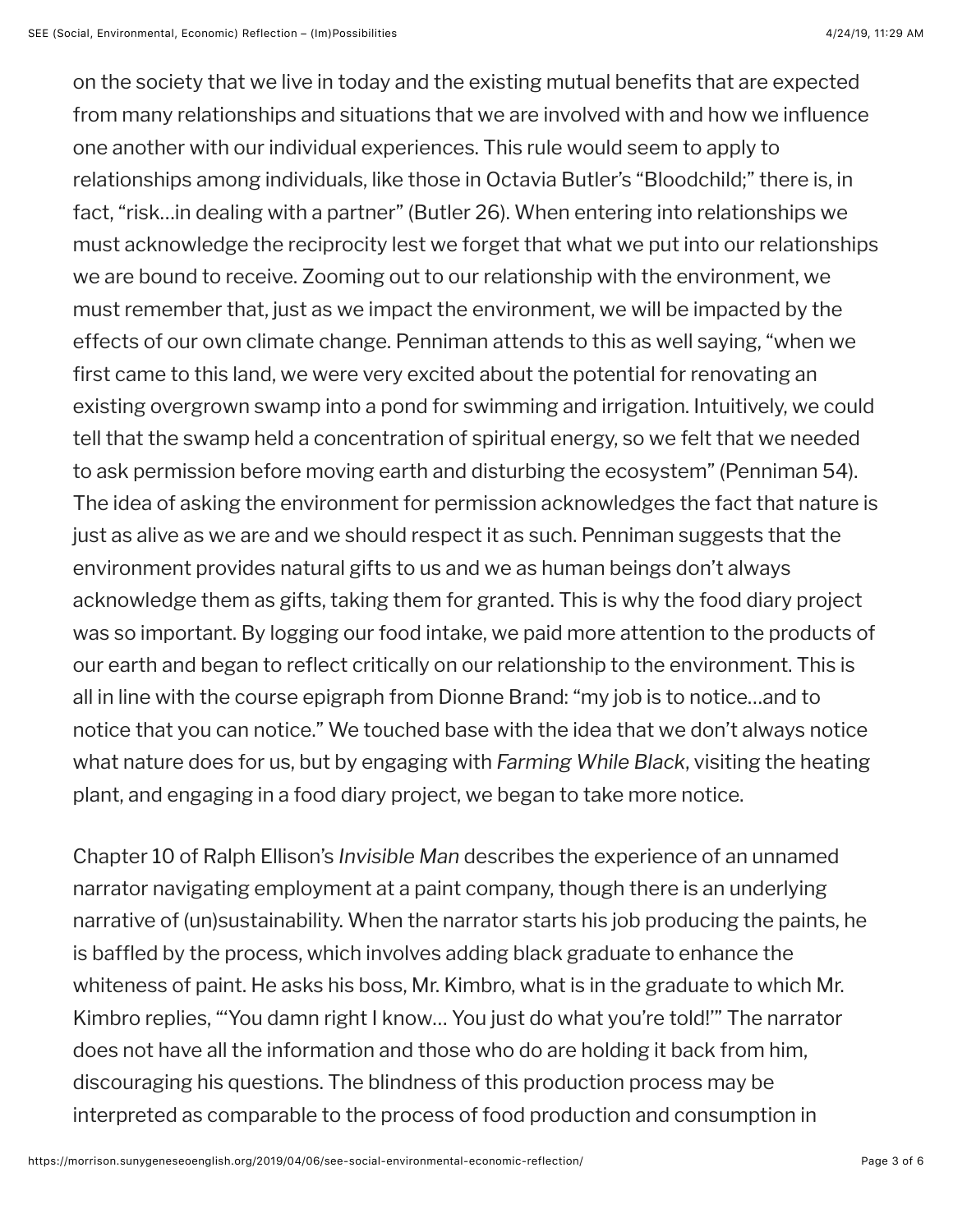America. We often eat food mindlessly, without noticing where it came from or the process it went through to become available to us. For example, students living on campus at SUNY Geneseo are typically required to purchase a meal plan, meaning that they get all of their food through Campus Auxiliary Services (CAS). This is one example of blind consumption because it would be incredibly difficult for students to identify the source of most CAS foods. Typically, we get our meals from student workers, who likewise do not have all the information about the foods history, because the process is so obfuscated. Shakira has worked for CAS, and shared their experience opening boxes that were labeled "Vegetables" without additional information. If we were to look behind the curtain, we would see a typical process that involves farm, packaging/processing, retail/grocery, and then table. It's expansive and involves significant resources to accomplish. These instances of miscommunication and misinformation have ramifications in the social realm of sustainability because production is often obscured. The food that is ingested has a significant impact on human health, so foods may do harm if they are incorrectly prepared or have harmful ingredients that accumulate, such as hormones in meat. A reflective, informed producer and consumer has more power over their own well being and role in the process. In *Invisible Man*, we see how being uninformed can cause a person to be simply a cog in a machine, which is easily replaceable. The business was able to continually replace the lowest level of laborers throughout the union strike, which in one sense was economically sustainable for the company because it allowed them to operate at lower operation costs. However, this may be considered economically unsustainable for the individuals involved, as they easily lose their source of income, and for the community as unemployment is increased. Additionally, there are significant social issues associated with using black, college-educated individuals as strikebreakers when the white employees protest wages. It sets up disparity in status based on race, which impacts broader structures.

In *Big Machine*, the Washburn Library is an institutional structure and the Dean and Unlikely Scholars are some of the individuals who comprise this structure. In a literal sense, the Library has been economically sustained by "two and a half-buried trunks of Spanish gold coin" which Judah Washburn brings with him from California to Vermont (LaValle 91). This contributes to the availability of food, nice suits, and the architecture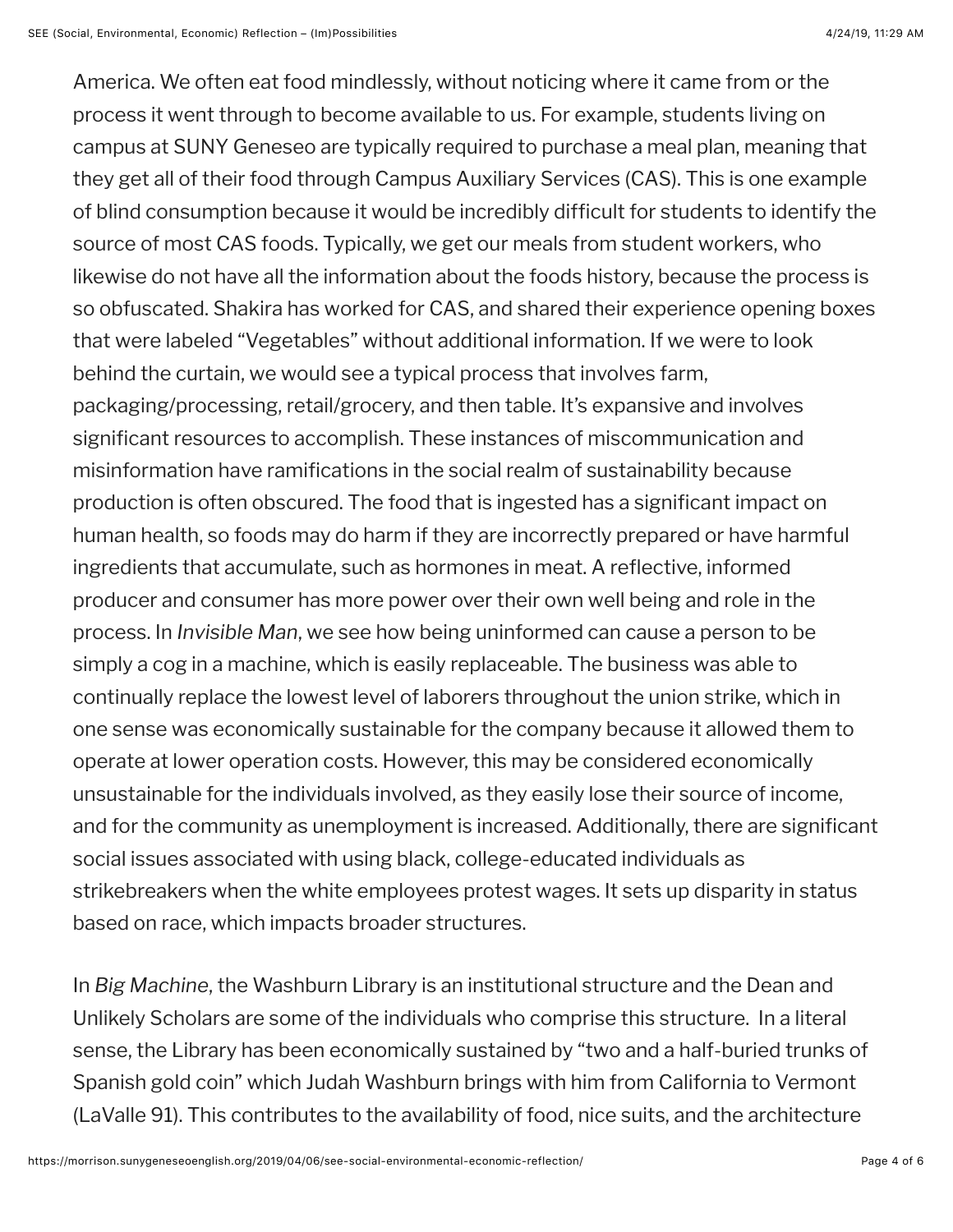of the Library itself. In another sense, the Library is sustained by the Scholars who work hard to achieve an unidentifiable goal. The Scholars are not paid for their work, but they always return due to their role as instruments of a greater project. Both Ricky and the Dean acknowledge this when Ricky is finally invited up to Dean's office. The Dean asks Ricky to look at a painting of Saint Jerome and "notice" the smaller details within the larger picture. (LaValle 93) Ricky is asked to identify with something in the painting and comes to the conclusion that he (along with the other Unlikely Scholars) embody the quill Saint Jerome is holding, or what the Dean refers to as "an instrument." (Lavalle 94). The labor of each individual Unlikely Scholar is so crucial to the framework of the Washburn Library that The Library is socially sustained by the participation and education of them. Without their labor and cooperation with the Dean and the larger institution, the Library cannot function. Ricky notices this, too, after one of the many moments in which he finds himself questioning *how* the Washburn Library operates. He concludes, "I felt convinced that the Dean *couldn't* leave the Library, the same way my brain can't abandon my body." (LaValle 83). In this way, the Dean's work (and that of the Unlikely Scholars) is integral. As for the environmental sustainability, the individuals of the Library protect their environment by never abandoning their vague assignments.The fear of leaving their responsibilities at the Library exemplifies how sustainability subconsciously influences the actions of individuals in even the most obscure situations. Reflection is crucial in the workings of *Big Machine.* Since such little information is provided to them, the Unlikely Scholars, but Ricky especially are constantly questioning why they are at the Library. Ricky is unsure about what it is that his job entails and often reflects on this confusion. In a broader sense, this reflection is literally what allows the novel to progress. From the moment the novel opens, Ricky's reflections about his life and purpose are what gets him to take the bus to Vermont, beginning his journey.

In *Call and Response*, the poems, "Beware: Do Not Read This Poem" and "Booker T. and W.E.B." demonstrates the power of institutions to impact the actions of individuals. The theme can relate to the social pillar of sustainability and the idea of participation. Lines 19-29 reads,"The hunger of this poem is legendary/ it has taken in many victims/ back off from this poem/ it has drawn in yr feet…nobody can hear you can they?" (1658). Politics and poetry go together as in the people who make labels of higher power can